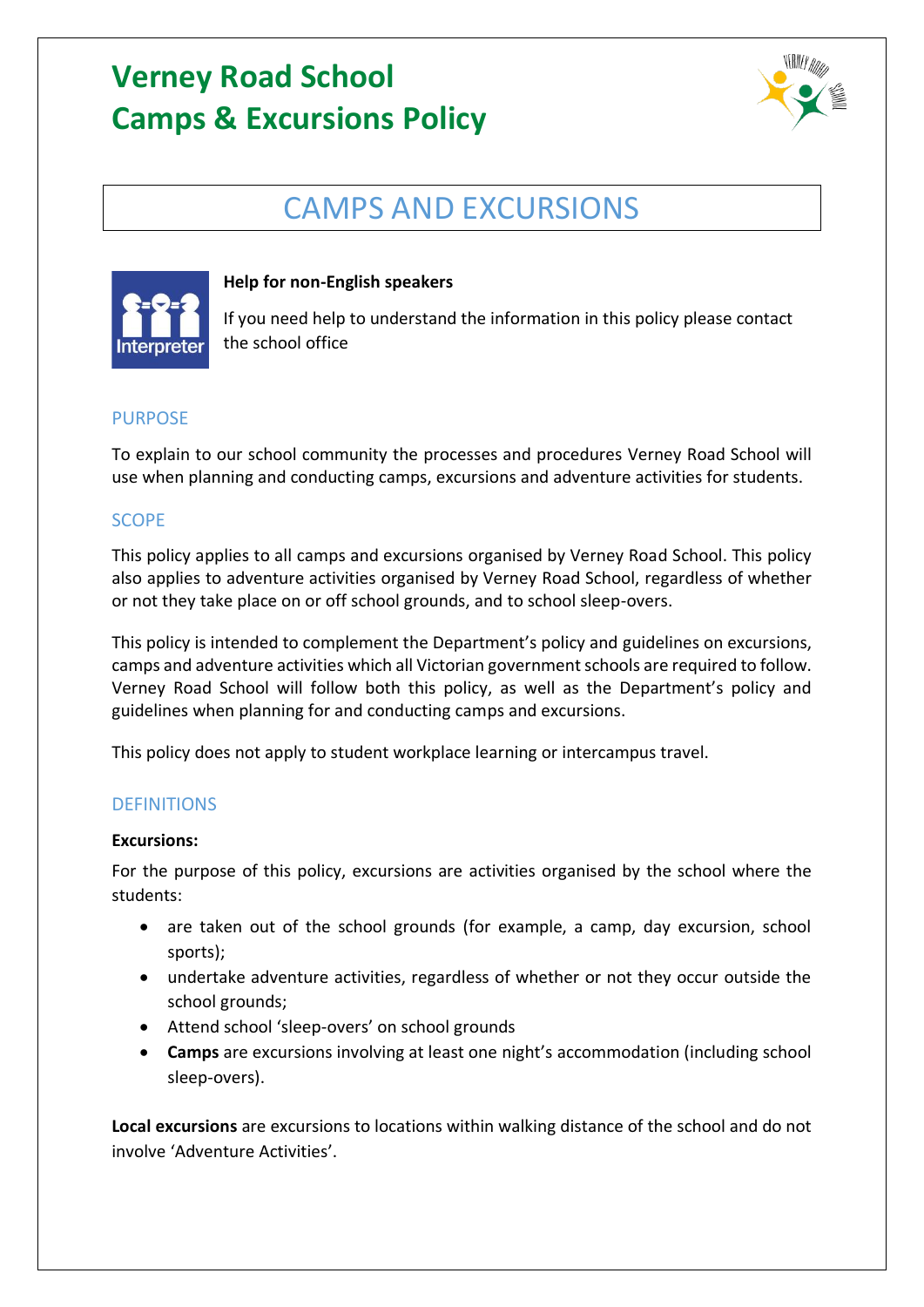

**Adventure activities** are activities that involve a greater than normal risk. Further information and examples of adventure activities are available on the Department's Policy and Advisory Library, at the following link:

<https://www2.education.vic.gov.au/pal/excursions/guidance/adventure-activities>

## **POLICY**

Camps and excursions can provide a valuable educational experience for our students which are complementary to their learning, as they provide access to resources, environments and expertise that may not be available in the classroom.

For all camps and excursions, including adventure activities, our school will follow the Department's Policy and Advisory Library: [Excursions.](https://www2.education.vic.gov.au/pal/excursions/policy)

#### **Planning process for camps and excursions**

All camps and excursions will comply with Department planning requirements.

Part of this planning process includes conducting risk assessments, to ensure that reasonable steps are taken to minimise the risks associated with each proposed camp or excursion. Verney Road School's risk assessment will include consideration of arrangements for supervision of students and consideration of the risk of bushfire activity in the excursion location. In the event of a Code Red Day being announced, excursions or camp activities in effected locations will be cancelled or rescheduled. Planning will also cover arrangements for cancelling, recalling or altering the camp or excursion for any other reason.

Verney Road School is committed to ensuring students with additional needs are provided with an inclusive camps and excursions program and will work with families during the planning stage, as needed, to support all students' attendance and participation in camp and excursion activities.

In cases where a camp or excursion involves a particular class or year level group, the Organising Teacher will ensure that there is an alternative educational program available and appropriate supervision for those students not attending the camp or excursion.

#### **Supervision**

Verney Road School follows the Department's guidelines in relation to supervision of students during excursions and camps.

All excursion staff (including parent volunteers) will be familiar with supervision requirements and the specific procedures for dealing with emergencies on each camp and excursion.

All school staff will be aware that they retain overall responsibility for the supervision and care of students throughout all camps and excursions (including adventure activities), regardless of whether or not external providers are managing the activity.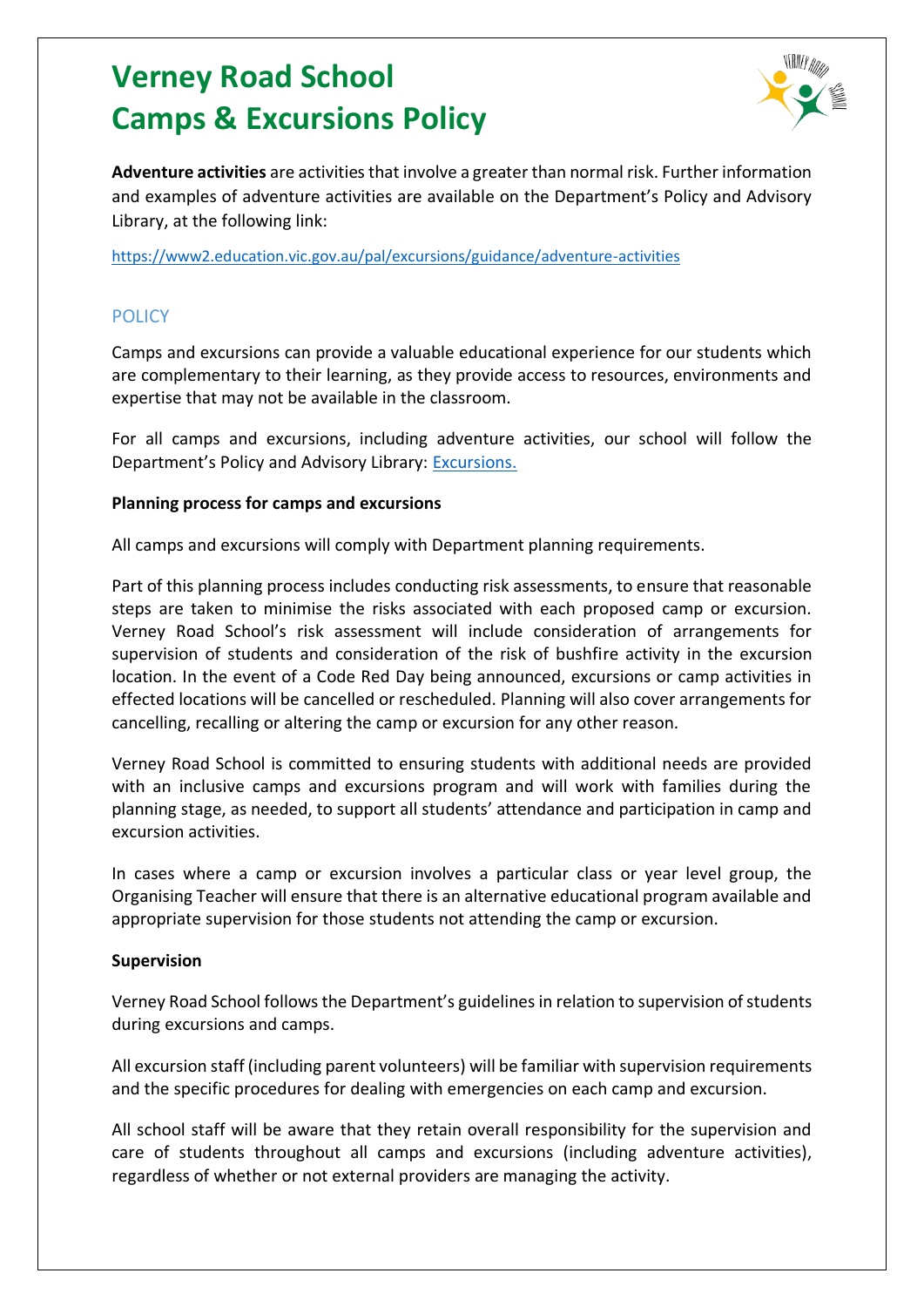

#### **Parent volunteers**

Parents may be invited to assist with excursions. School staff will notify parents/carers of any costs associated with attending. School staff are in charge of camps and excursions and parent/carer volunteers are expected to follow teachers' instructions. When deciding which parents/carers will attend, the Organising Teacher will take into account: any valuable skills the parents/carers have to offer (e.g. bus licence, first aid etc.) and the special needs of particular students.

#### **Volunteer and external provider checks**

Verney Road School requires all parent or carer camp or excursion volunteers and all external providers working directly with our students to have a current Working with Children Check card

#### **Parent/carer consent**

For all camps and excursions, other than local excursions, Verney Road School will provide parents/carers with a specific consent form outlining the details of the proposed activity. Verney Road School uses Seesaw to inform parents about camps and excursions and to seek their consent **and** informs parents about school camps and excursions by placing a note in student bags and asking parents/carers to return the part of the note that asks for parents/carers signature confirming they consent to their child's participation. Parents/carers are encouraged to contact the school to discuss any questions or concerns that they or their child may have with a proposed camp or excursion.

For local excursions, Verney Road School will provide parents and carers with an annual Local Excursions consent form at the start of each school year or upon enrolment if students enrol during the school year. Verney Road School will also provide advance notice to parents/carers of an upcoming local excursion through Seesaw and a note home in the student's bag. For local excursions that occur on a recurring basis (for example weekly outings to the local oval for sports lessons), Verney Road School will notify parents once only prior to the commencement of the recurring event.

#### **Parent Payments for camps and excursions**

Most camps and excursions provided by Verney Road School enhance and broaden the schooling experience of our students but are not a mandatory component of our curriculum. These activities are provided on a user-pays basis in accordance with the Department's Parent Payments Policy.

Consent forms will have clearly stated payment amounts and finalisations dates, and families will be given sufficient time to make payments.

Students who have not finalised payment by the required date for camps and excursions provided on a user pays basis will not be able to attend unless the Principal determines exceptional circumstances apply.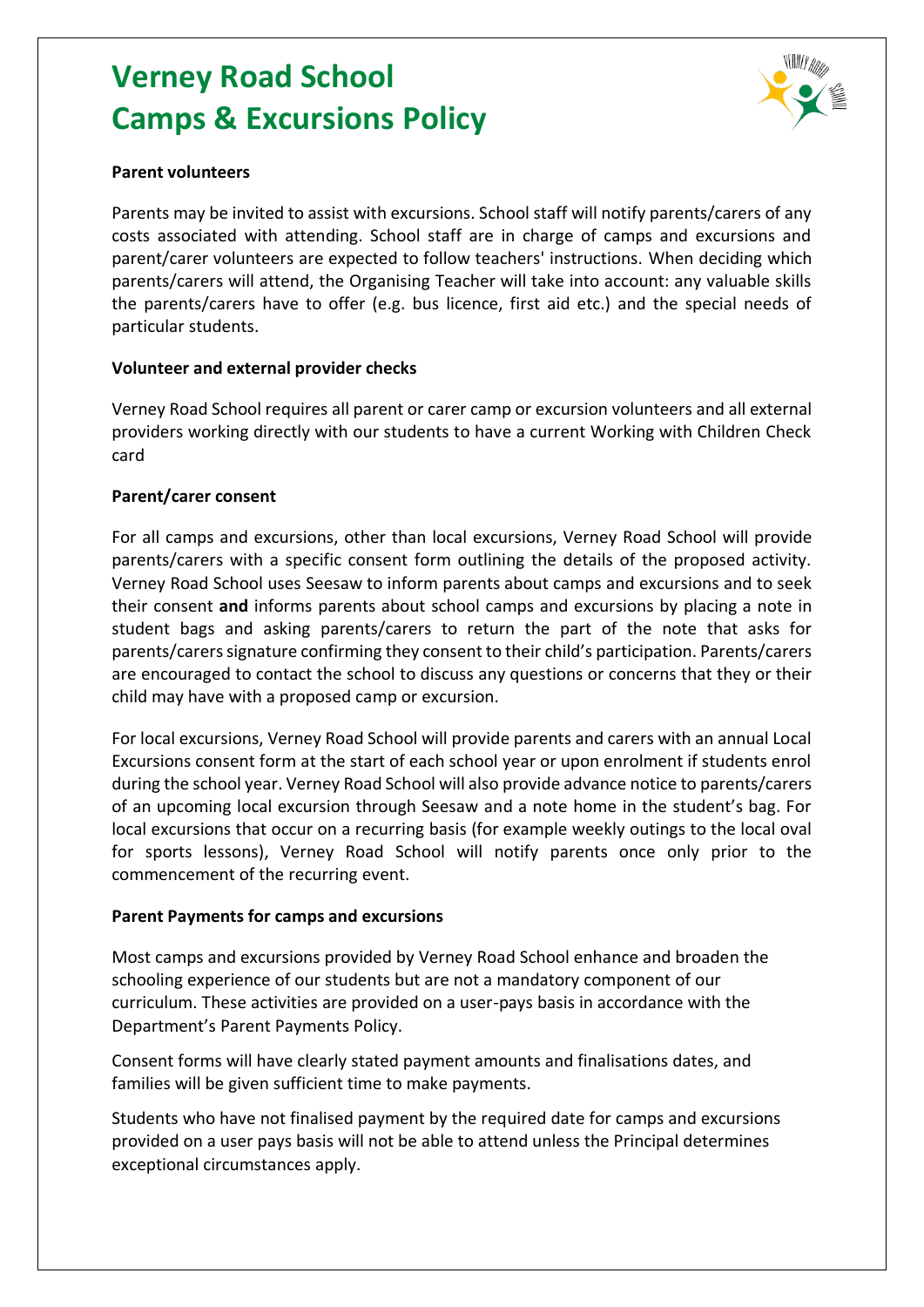

Where a camp or excursion is provided as part of the standard curriculum requirements, parents may be invited to make a voluntary contribution but all students will be able to attend regardless of whether their parents contribute.

#### **Financial Help for Families**

Verney Road School will make all efforts to ensure that students are not excluded for financial reasons. Families experiencing financial difficulty are invited to discuss alternative payment arrangements with the Business Manager or Principal. The Business Manager or Principal can also discuss family eligibility for the Department's Camps, Sports and Excursions Fund (CSEF), which provides payments for eligible students to attend school activities, including camps and excursions. Applications for the CSEF are open to families holding a valid means-tested concession card or temporary foster parents and are facilitated by the school. Further information about the CSEF and the application form are available at [Camps, Sports and](https://www2.education.vic.gov.au/pal/camps-sports-and-excursions-fund/policy)  [Excursions Fund.](https://www2.education.vic.gov.au/pal/camps-sports-and-excursions-fund/policy)

#### **Refunds**

If a camp or excursion is cancelled or altered by the school, or a student is no longer able to attend part or all of the camp or excursion, our school will consider requests for partial or full refunds of payments made by parents/carers on a case-by-case basis taking into account the individual circumstances. Generally we will not be able to refund payments made for costs that have already been paid where those funds have already been transferred or committed to a third party and no refund is available to the school. Where possible, we will provide information about refunds to parents/carers at the time of payment.

#### **Student health**

Parents and carers need to ensure the school has up-to-date student health information prior to camps and excursions. A member of staff will be appointed with responsibility for the health needs of the students for each camp/excursion. Teachers will administer any medication provided according to our *Medication* policy and the student's signed *Medication Authority Form*. To meet the school's obligations relating to safety, a first aid kit and mobile phone will be taken by teachers on all camps and excursions.

It is the responsibility of parents and carers to ensure their child/children are in good health when attending excursions and camps. If a student becomes ill during a camp and is not able to continue at camp it is the parent/carer's responsibility to collect them and cover any associated costs. If the Principal approves a student joining a camp late, transport to the camp is the parent/carer's responsibility.

#### **Behaviour expectations**

Students participating in camps and excursions are required to cooperate and display appropriate behaviour to ensure the camp or excursion is a safe, positive and educational experience for all students involved.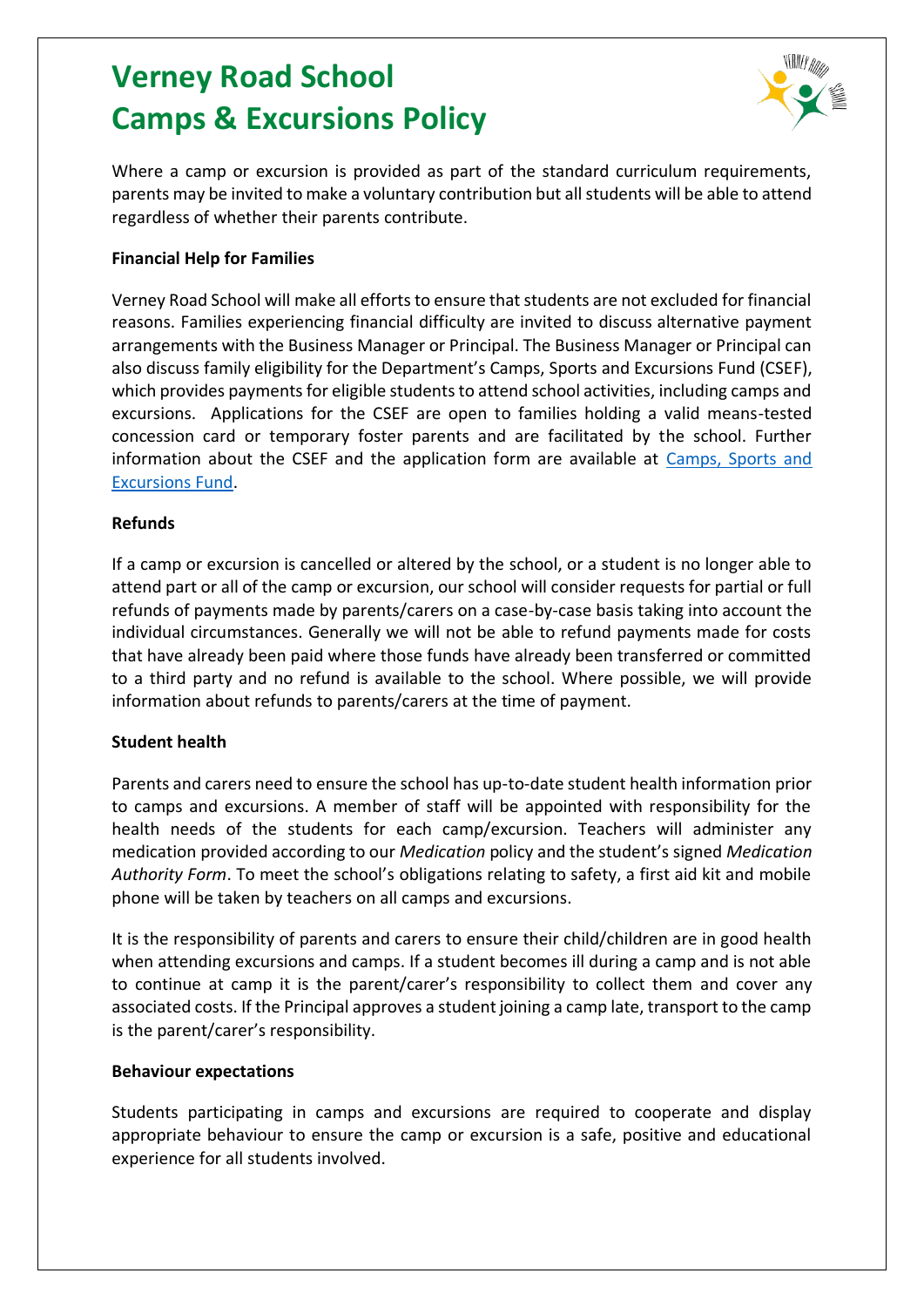

Parents/carers will be notified if their child is in danger of losing the privilege to participate in an excursion or camp due to behaviour that does not meet the standards of behaviour set out in the school's *Student Wellbeing and Engagement Policy*. The decision to exclude a student will be made by the Principal or Assistant Principal, in consultation with the Unit Leader. Both the parent/carer and the student will be informed of this decision prior to the camp or excursion.

If on a camp or excursion the Teacher in Charge considers an individual student's behaviour does not meet required standards, then the Principal or their nominee may determine that a student should return home during the camp or excursion. In these circumstances the parent/carer is responsible for the collection of the student and any costs associated with this.

[NOTE: Sometimes a student's disability may manifest in challenging behaviour. Examples of disabilities that can present with challenging behaviour includes Attention Deficit Hyperactivity Disorder, Oppositional Defiant Disorder and Autism Spectrum Disorder. In these cases, excluding a student from a camp or excursion may raise disability discrimination law issues. Please contact Legal Division for advice if you are considering excluding a student for failing to comply with behavioural standards, if their disability presents with challenging behaviour)

Disciplinary measures apply to students on camps and excursions consistent with our school's *Student Wellbeing and Engagement Policy* and *Bullying Prevention Policy*.

### **Electronic Devices**

Students will not be permitted to bring electronic devices to camps or excursions except with prior approval from the Principal. The Principal will only approve students bringing electronic devices to a camp or excursion in exceptional circumstances and when it is in the best interests of the student, and may place conditions on its location and use during the camp or excursion.

### **Accident and Ambulance Cover**

Any costs associated with student injury rest with parents/carers unless the Department is liable in negligence (liability is not automatic).

Unless otherwise indicated, Verney Road School and the Department do not provide student accident or ambulance cover. Parents/carers may wish to obtain student accident insurance cover and/or ambulance cover, depending on their health insurance arrangements and any other personal considerations.